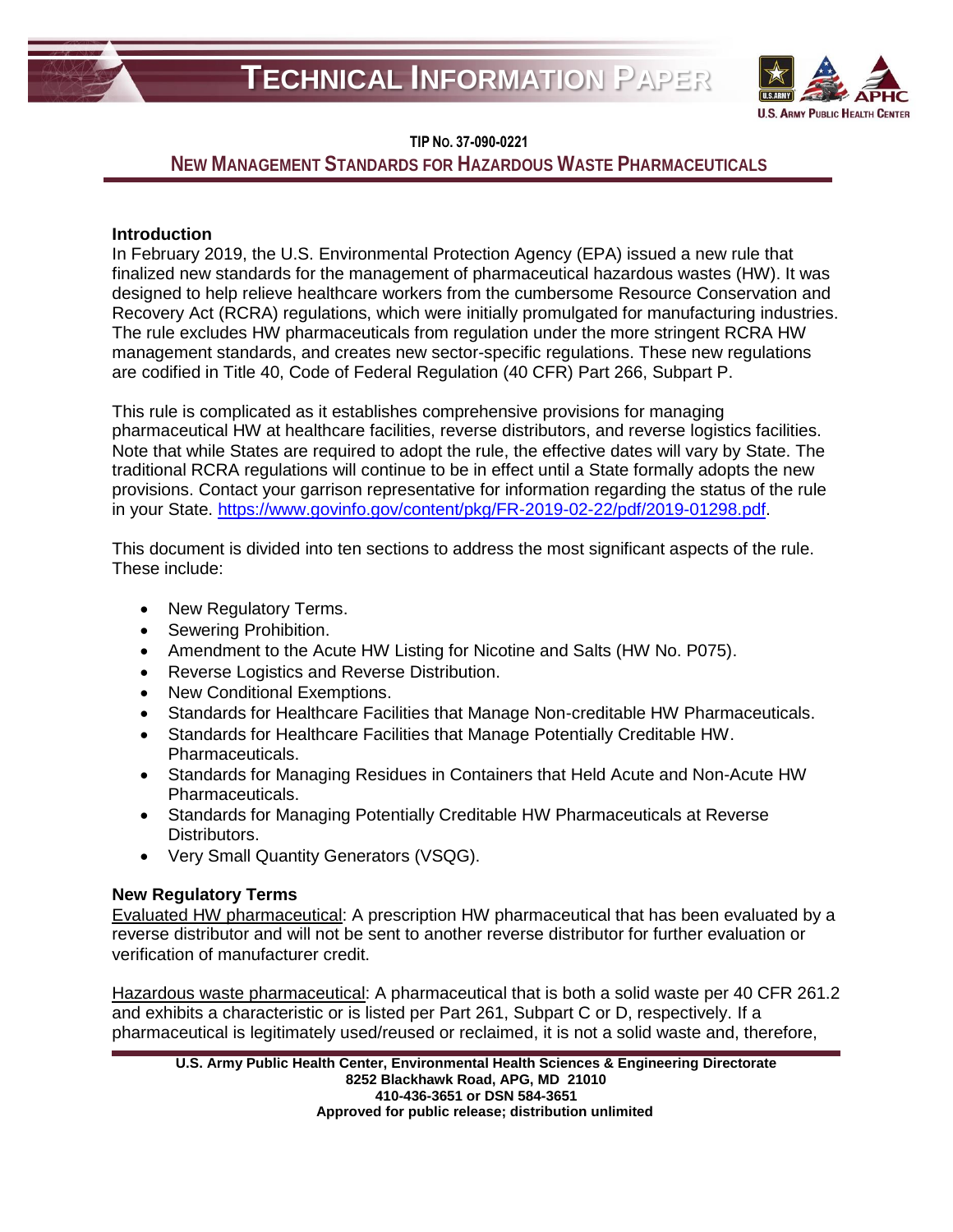not a HW. If an over-the-counter (OTC) pharmaceutical, dietary supplement, or homeopathic drug has a reasonable expectation of being legitimately used/reused or reclaimed, it is not a solid waste and, therefore, not a HW pharmaceutical.

Healthcare facility: Any person that is lawfully authorized to-

- Provide preventive, diagnostic, therapeutic, rehabilitative, maintenance or palliative care, and counseling, service, assessment or procedure with respect to the physical or mental condition, or functional status, of a human or animal or that affects the structure or function of the human or animal body; or
- Distribute, sell, or dispense pharmaceuticals, including OTC pharmaceuticals, dietary supplements, homeopathic drugs, or prescription pharmaceuticals.

This definition includes, but is not limited to—

- Wholesale distributors;
- Third-party logistics providers that serve as forward distributors;
- Military medical logistics facilities;
- Hospitals;
- Psychiatric hospitals:
- Ambulatory surgical centers;
- Health clinics:
- Physicians' offices;
- Optical and dental providers;
- Chiropractors:
- Long-term care facilities;
- Ambulance services:
- Pharmacies:
- Long-term care pharmacies;
- Mail-order pharmacies;
- Retailers of pharmaceuticals;
- Veterinary clinics; and
- Veterinary hospitals.

This definition does not include pharmaceutical manufacturers, reverse distributors, or reverse logistics centers.

Household waste pharmaceutical: A pharmaceutical that is a solid waste per 40 CFR 261.2, but is excluded from being a HW under 40 CFR 261.4(b)(1).

Long-term care facility: A licensed entity that provides assistance with activities of daily living, including managing and administering pharmaceuticals to one or more individuals at the facility. This definition includes, but is not limited to—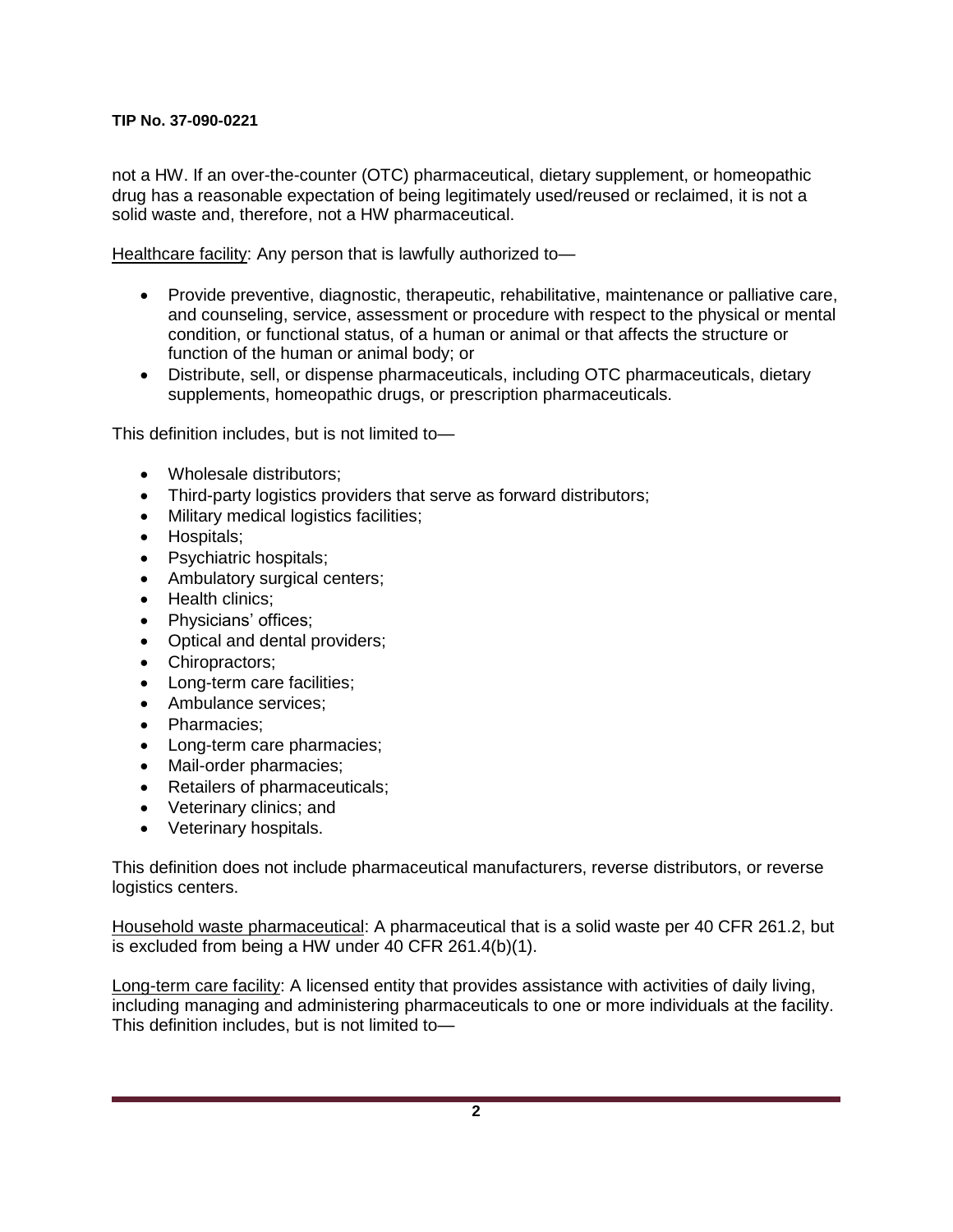- Hospice facilities;
- Nursing facilities;
- Skilled nursing facilities; and
- Nursing and skilled nursing care portions of continuing care retirement communities.

Not included within the scope of this definition are—

- Group homes:
- Independent living communities;
- Assisted living facilities; and
- Independent and assisted living portions of continuing care retirement communities.

Non-creditable HW pharmaceutical: A prescription HW pharmaceutical that does not have a reasonable expectation to be eligible for manufacturer credit or a non-prescription HW pharmaceutical that does not have a reasonable expectation to be legitimately used/reused or reclaimed. This includes, but is not limited to—

- Investigational drugs;
- Free samples of pharmaceuticals received by healthcare facilities;
- Residues of pharmaceuticals remaining in empty containers;
- Contaminated personal protective equipment;
- Floor sweepings; and
- Clean-up material from spills of pharmaceuticals.

Non-hazardous waste pharmaceutical: A pharmaceutical that is a solid waste, as defined in 40 CFR 261.2, but neither exhibit a characteristic nor is listed in 40 CFR 261, Subparts C and D, respectively.

Non-pharmaceutical hazardous waste: A solid and HW that does not meet the definition of pharmaceutical.

Pharmaceutical: Any drug or dietary supplement for use by humans or other animals; any electronic nicotine delivery system (e.g., electronic cigarette or vaping pen); or any liquid nicotine (e-liquid) packaged for retail sale for use in electronic nicotine delivery systems (e.g., pre-filled cartridges or vials). This definition includes, but is not limited to—

- Dietary supplements, as defined by the Federal Food, Drug and Cosmetic Act;
- Prescription drugs, as defined by 21 CFR 203.3(y);
- OTC drugs;
- Homeopathic drugs;
- Compounded drugs;
- Investigational new drugs;
- Pharmaceuticals remaining in nonempty containers;
- Personal protective equipment contaminated with pharmaceuticals; and
- Clean-up material from spills of pharmaceuticals.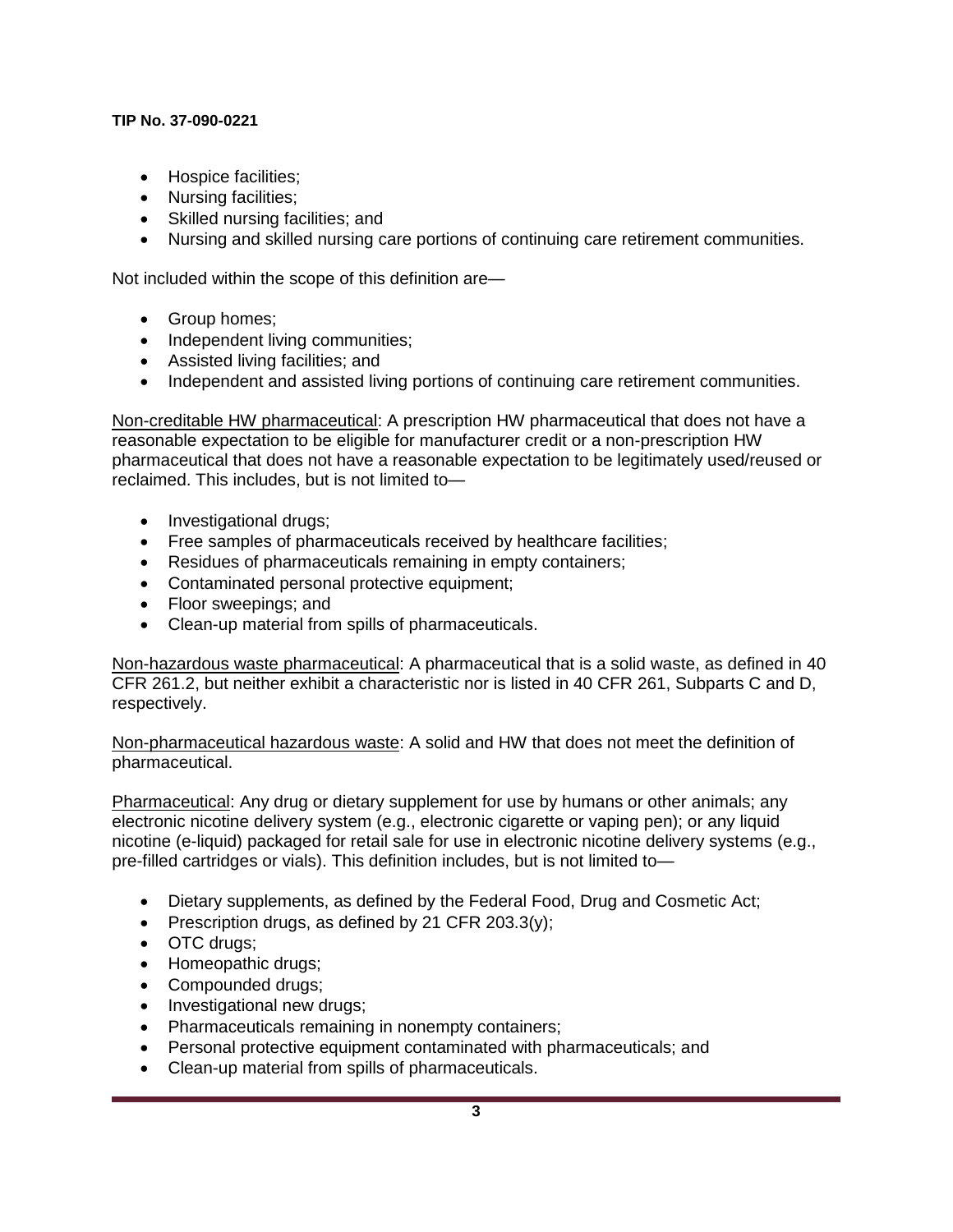This definition does not include dental amalgam or sharps.

Potentially Creditable HW Pharmaceutical: A prescription HW pharmaceutical that has a reasonable expectation to receive manufacturer credit and is—

- In original manufacturer packaging (except pharmaceuticals that were subject to a recall);
- Undispensed; and
- Unexpired or less than 1 year past expiration date.

The term does not include evaluated HW pharmaceuticals, nonprescription pharmaceuticals including, but not limited to—

- OTC drugs;
- Homeopathic drugs; and
- Dietary supplements.

Reverse Distributor: Any person that receives and accumulates prescription pharmaceuticals that are potentially creditable HW pharmaceuticals for the purpose of facilitating or verifying manufacturer credit. Any person, including forward distributors, third-party logistics providers, and pharmaceutical manufacturers, that processes prescription pharmaceuticals for the facilitation or verification of manufacturer credit is considered a reverse distributor.

# **Sewering Prohibition**

One of the more stringent changes finalized in the rule is the ban on "sewering" HW pharmaceuticals. Prior to this rule, discharging HW pharmaceuticals to a sewer/wastewater system was permissible under certain conditions (e.g., domestic sewage exemption, headworks exemption). The new language in the rule removes those exemptions by prohibiting all healthcare facilities and reverse distributors from discharging HW pharmaceuticals to Publically Owned Treatment Works. Healthcare facilities that are VSQGs are generally not subject to Subpart P, but this sewering ban applies to those generators as well.

The rule does not specifically prohibit the discharge of HW pharmaceuticals to Federally Owned Treatment Works. Healthcare facilities on installations with that type of treatment system should coordinate with garrison representatives for specific guidance prior to discharging any HW.

This prohibition was promulgated under the authority of the Hazardous and Solid Waste Amendments (HSWA) and therefore automatically went into effect at all facilities in the United States on the effective date of the rule (August 21, 2019). All other parts of the pharmaceutical rule were promulgated under non-HSWA authority and must be approved in each State/territory that has its own RCRA-authorized program before they become effective.

# **Amendment to the Acute HW Listing for Nicotine and Salts (HW No. P075)**

Previously, the P075 HW listing was applicable to all discarded commercial chemical products containing nicotine as the sole active ingredient. Unused dermal patches containing nicotine, nicotine gum, and nicotine lozenges were classified as P075 HW when discarded. In recent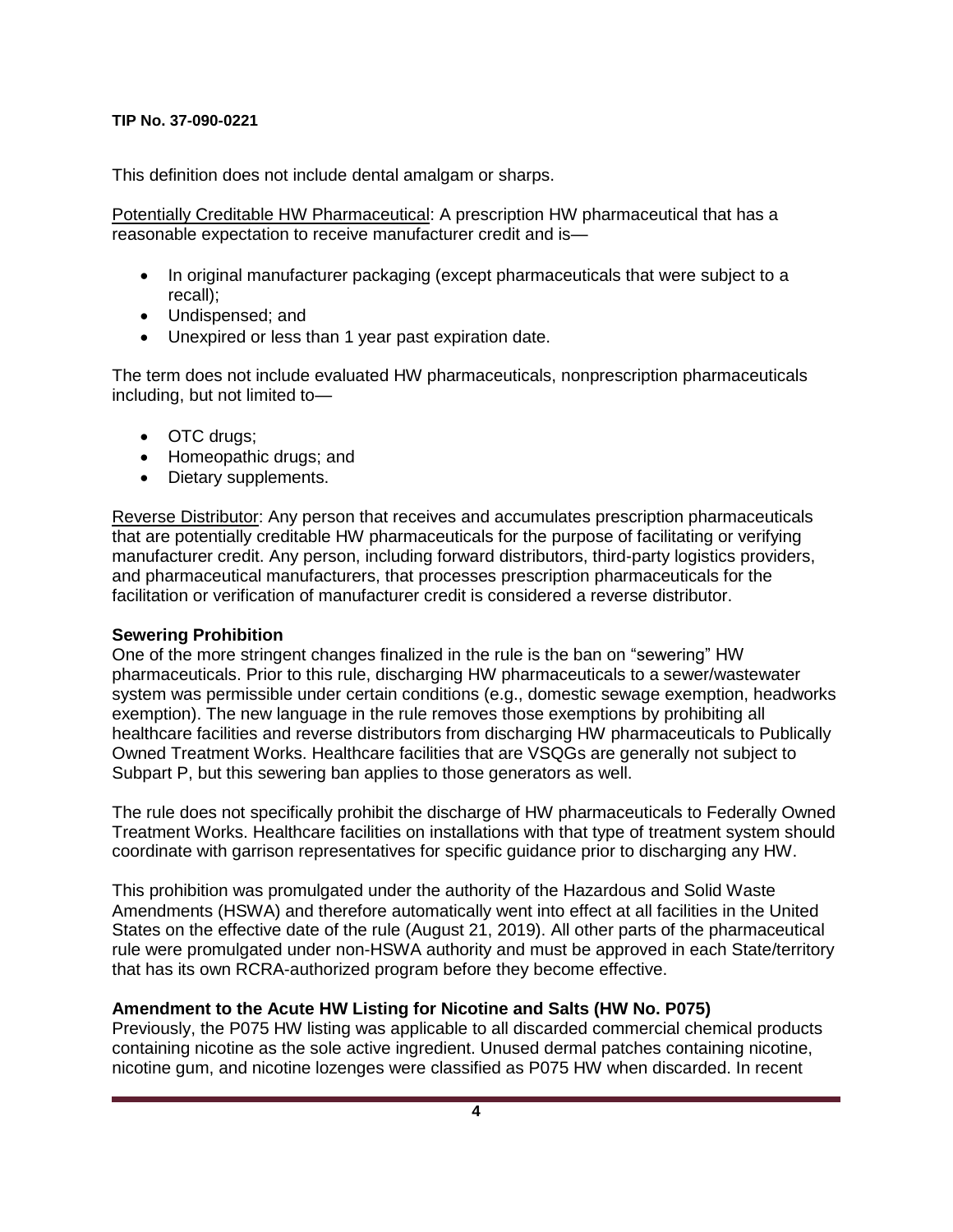years, retail industries and manufacturers petitioned EPA to undertake a rulemaking to remove low-concentration nicotine products from the P075 listing. The petitioners contended their lowconcentration nicotine products did not meet RCRA's requirements for acute HW when discarded. After conducting a review of available toxicity data and consulting with the Food and Drug Administration (FDA), the EPA agreed the nicotine-containing products did not meet the acute listing criteria.

The new rule amends the acute HW listing for P075 in 40 CFR 261.33(e) by exempting FDAapproved OTC nicotine replacement therapies (NRTs). Specifically, the P075 listing for nicotine now includes a parenthetical phrase stating that the listing does **not** include patches, gums, and lozenges that are FDA-approved OTC NRTs. Therefore, patches, gums, and lozenges (along with their empty containers) are considered non-hazardous wastes (rather than acute HW) when discarded and can be managed as solid waste.

The new rule does not exempt e-cigarettes, e-liquids, or cartridges from the P075 HW listing. EPA indicated the FDA considers these items to be tobacco products rather than drugs because the nicotine levels are unregulated. Additionally, the exemption does not apply to prescription NRTs as they contain nicotine at higher concentrations and in a more readily available form (i.e., in liquid and mist) than the OTC NRTs. All of these non-exempted products are still eligible to be managed as HW pharmaceuticals under Subpart P of 40 CFR 266 when discarded.

Note: This amendment to the nicotine listing was classified as being less stringent than the existing RCRA regulations. Therefore, states with authorized HW programs are not required to adopt this provision.

## **Reverse Logistics and Reverse Distribution**

The final rule distinguishes between OTC and prescription drugs when determining which products are classified as solid wastes. This was accomplished by creating separate rules for reverse logistics and reverse distribution.

Reverse logistics is described in the preamble of the final rule as the practice of returning OTC pharmaceuticals (or other unsold retail products) to logistic centers established by manufacturers, distributors, or national retailers to assess the ultimate distribution of returned products. Products moving through this system are not solid wastes at the healthcare or retail facility if they have a reasonable expectation of being legitimately used/reused or reclaimed. If items are not in good condition or are leaking, these items must be managed as wastes at the healthcare/retail facility according to any applicable HW regulations.

Reverse distribution generally describes the system through which prescription pharmaceuticals are transferred from the healthcare facility to a distributor/vendor for potential manufacturer credit. Under the old RCRA rules, prescription pharmaceuticals processed in this manner were not considered solid wastes until the reverse distributor discarded them. However, the new rule states that such prescription pharmaceuticals are solid wastes at the healthcare facility and must be evaluated for hazardous classification at that time. EPA indicated this change was made after stakeholders informed the agency that unused prescription pharmaceuticals are normally discarded rather than reused/reclaimed.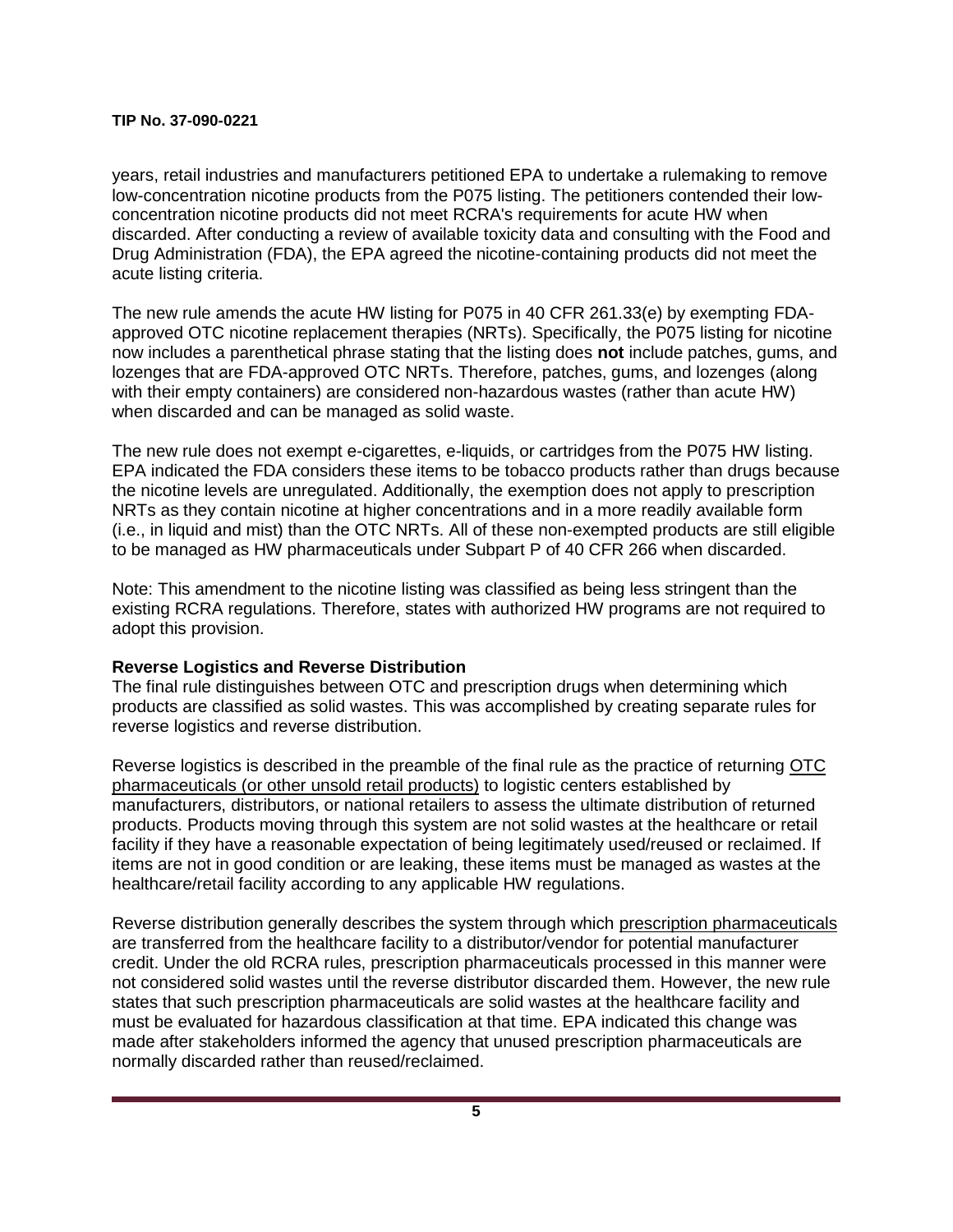# **New Conditional Exemptions**

The 40 CFR 266.503 includes two conditional exemptions for certain HW pharmaceuticals. The first provides a conditional exemption from RCRA regulations for HW pharmaceuticals that are also Drug Enforcement Agency (DEA) controlled substances listed in 21 CFR Part 1308. This is designed to reduce overlapping regulations and to facilitate proper disposal as it is challenging to locate treatment facilities permitted to receive these dual regulated wastes. EPA identified chloral hydrate, fentanyl, phenobarbital, testosterone gels, valium, paregoric, paraldehyde, and opium tincture as examples of such dual regulated drugs in the preamble to the final rule. The second conditional exemption allows HW pharmaceuticals collected from the public by retail pharmacies and law enforcement in DEA-authorized collection receptacles to qualify for the household HW exclusion.

To qualify for either of these conditional exemptions, the HW pharmaceuticals must be—

- Managed in compliance with the sewer prohibition of 40 CFR 266.505; and
- Collected/stored/transported/disposed of in compliance with all applicable DEA regulations; and
- Destroyed by a method that DEA has publicly deemed in writing to meet their nonretrievable standard of destruction, or combusted at one of the following units:
	- o Permitted large or small municipal waste combustor.
	- o Medical and infectious waste incinerator.
	- o Commercial and industrial waste incinerator.
	- o Hazardous waste combustor.

Dual wastes and HW pharmaceuticals collected by retail pharmacies/law enforcement that are not managed according to these criteria are subject to all applicable provisions in Subpart P of 40 CFR 266.

| <b>HW Determination</b>  | Must determine if a discarded pharmaceutical is listed in 40 CFR Part 261<br>Subpart D and/or if it exhibits one or more of the four characteristics of HW.<br>If the discarded pharmaceutical is classified as a non-creditable HW<br>pharmaceutical, then it must be managed under the new 40 CFR 266<br>Subpart P instead of 40 CFR 262.                                                               |
|--------------------------|-----------------------------------------------------------------------------------------------------------------------------------------------------------------------------------------------------------------------------------------------------------------------------------------------------------------------------------------------------------------------------------------------------------|
| Notification of Activity | Healthcare facilities that generate non-creditable HW pharmaceuticals must<br>notify the EPA Regional Administrator using EPA Form 8700-12 that they are<br>operating under the new Subpart P.<br>Large Quantity Generator (LQG) healthcare facilities with existing EPA<br>identification numbers that are subject to this Subpart must perform the<br>notification as part of its next Biennial Report. |

# **Standards for Healthcare Facilities that Manage Non-Creditable HW Pharmaceuticals**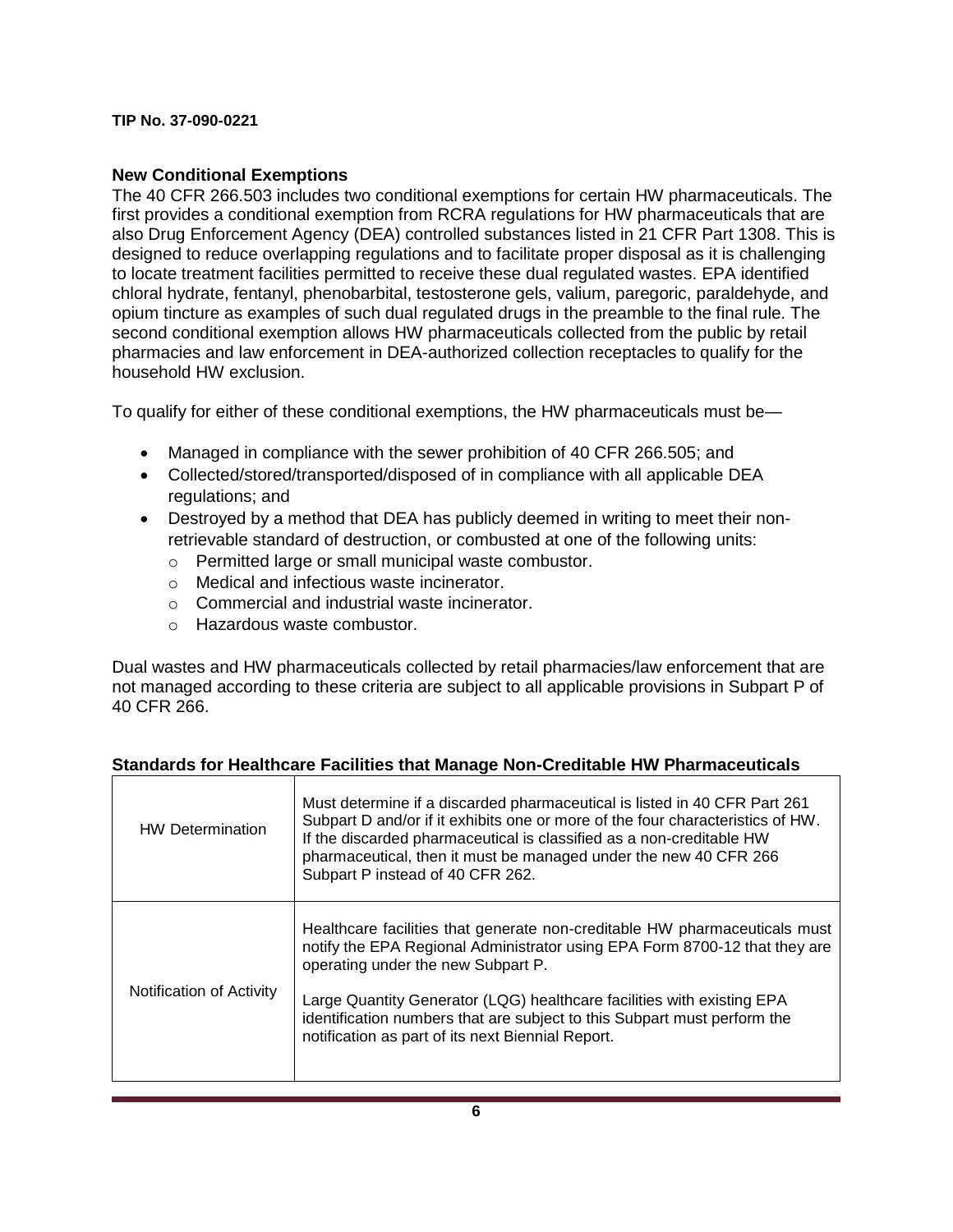|                               | Small Quantity Generator (SQG) healthcare facilities subject to this Subpart<br>must perform the notification within 60 days of the effective date of the rule<br>in their State.                                                                                                                                                                                                                    |
|-------------------------------|------------------------------------------------------------------------------------------------------------------------------------------------------------------------------------------------------------------------------------------------------------------------------------------------------------------------------------------------------------------------------------------------------|
|                               | Personnel must keep a copy of its notification on file for as long as the<br>healthcare facility is subject to Subpart P.                                                                                                                                                                                                                                                                            |
|                               | Very Small Quantity Generators (VSQG) are not required to operate under<br>Subpart P and, therefore, are not subject to the notification requirement.                                                                                                                                                                                                                                                |
| <b>Training for Personnel</b> | All personnel that manage non-creditable HW pharmaceuticals must be<br>trained to be thoroughly familiar with the proper handling and emergency<br>procedures relevant to their responsibilities during normal operations and<br>emergencies. The information can be disseminated verbally, via printed<br>materials, or other means.                                                                |
| Standards for<br>Containers   | Containers used to accumulate non-creditable HW pharmaceuticals must be<br>structurally sound, compatible with its contents, and show no evidence of<br>leakage, spillage, or damage that could cause leakage under reasonably<br>foreseeable conditions.                                                                                                                                            |
|                               | Containers must be closed and secured to prevent unauthorized access<br>A healthcare facility that manages ignitable or reactive non-creditable HW<br>pharmaceuticals, or that mixes or commingles incompatible non-creditable<br>HW pharmaceuticals, must manage the container so it does not have the<br>potential to-                                                                             |
|                               | Generate extreme heat or pressure, fire or explosion;<br>Produce uncontrolled toxic mists, fumes, dusts, or gases in sufficient<br>$\bullet$<br>quantities to threaten human health;<br>Produce uncontrolled flammable fumes or gases in sufficient<br>quantities to pose a risk of fire or explosions;<br>Damage the structural integrity of the container of non-creditable<br>HW pharmaceuticals. |
| <b>Labeling Containers</b>    | Containers for accumulating non-creditable HW pharmaceuticals must be<br>labeled with the phrase "Hazardous Waste Pharmaceuticals."<br>Non-creditable HW pharmaceuticals prohibited from being combusted<br>because of the RCRA dilution prohibition (such as arsenic trioxide) must be<br>accumulated in separate containers and labeled with all applicable HW<br>numbers (i.e., HW codes).        |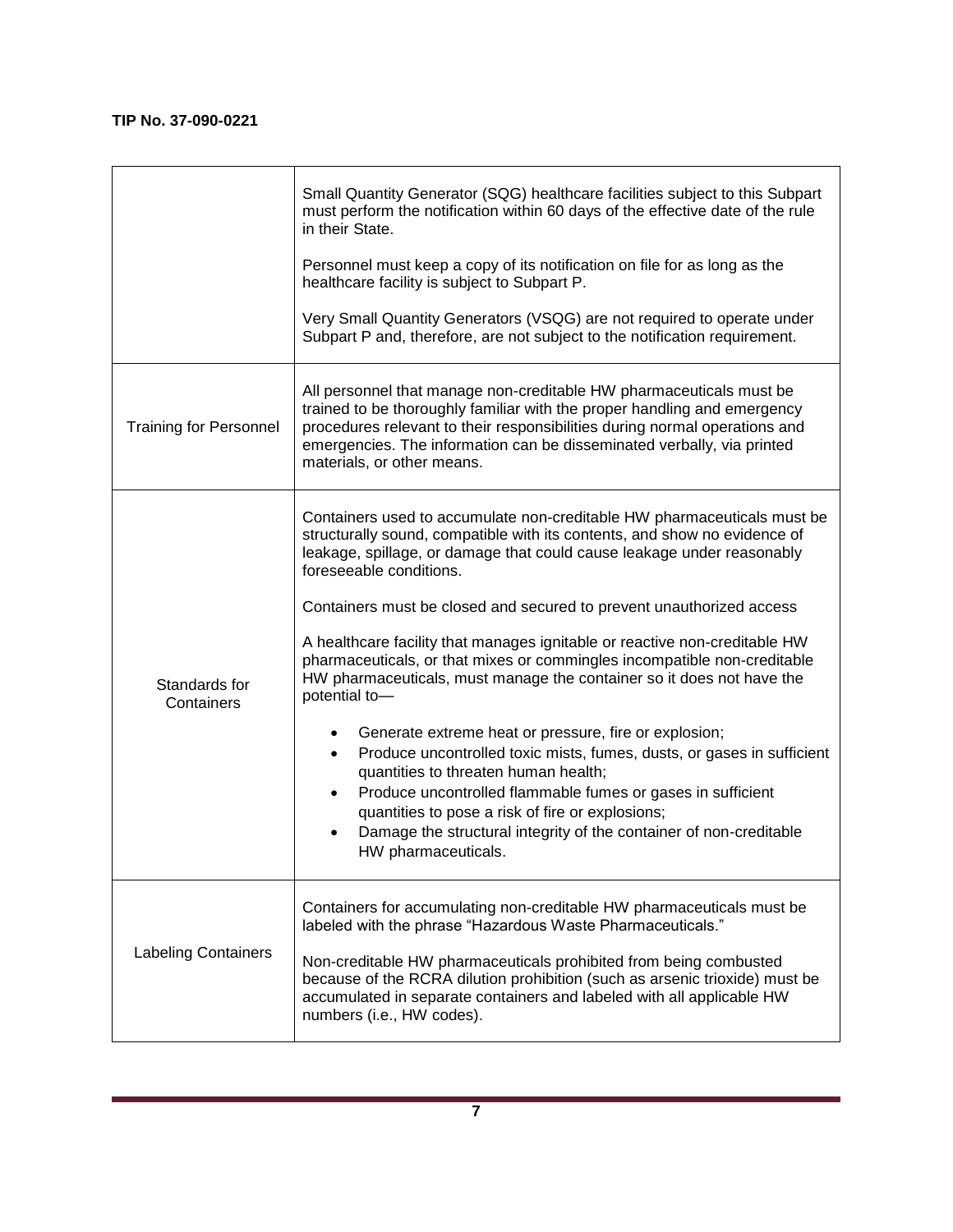| Maximum<br>Accumulation time                                                                       | Non-creditable HW pharmaceuticals can be accumulated at the<br>healthcare facility for up to 1 year without having a permit.<br>The length of time that the non-creditable HW pharmaceuticals have<br>been accumulating must be demonstrated by one of the following<br>methods:<br>Marking or labeling the container of non-creditable HW<br>pharmaceuticals with the date they became a waste;<br>Maintaining an inventory system that identifies the date the non-<br>$\bullet$<br>creditable HW pharmaceuticals being accumulated first became<br>a waste; or<br>Placing the non-creditable HW pharmaceuticals in a specific<br>area and identifying the earliest date, that any of the non-<br>creditable HW pharmaceuticals in the area, became a waste.<br>Accumulation time limits only apply to a healthcare facility's non-<br>creditable HW pharmaceuticals and do not apply to any other type of<br>non-pharmaceutical HW generated on-site. |
|----------------------------------------------------------------------------------------------------|----------------------------------------------------------------------------------------------------------------------------------------------------------------------------------------------------------------------------------------------------------------------------------------------------------------------------------------------------------------------------------------------------------------------------------------------------------------------------------------------------------------------------------------------------------------------------------------------------------------------------------------------------------------------------------------------------------------------------------------------------------------------------------------------------------------------------------------------------------------------------------------------------------------------------------------------------------|
| Shipping from<br><b>Healthcare Facilities to</b><br>Treatment, Storage,<br>and Disposal Facilities | Shipments of non-creditable HW pharmaceuticals are subject to the<br>manifest requirements of 40 CFR 262 Subpart B, except that HW<br>numbers are not required to be listed on the manifest. Instead, the word<br>"PHARMS" must be listed in block 13 of the manifest.<br>Shipments of non-creditable HW pharmaceuticals are also subject to<br>existing DOT pre-transport requirements for packaging, labeling, and<br>marking.                                                                                                                                                                                                                                                                                                                                                                                                                                                                                                                         |
| Recordkeeping/<br>Reporting                                                                        | Healthcare facility must keep a signed copy of each HW manifest as a<br>record for 3 years from the date that the non-creditable HW<br>pharmaceutical was accepted by the initial HW transporter.<br>Healthcare facilities must submit an exception report to the EPA<br>Regional Administrator if a signed copy of the manifest is not received<br>from the designated facility within 60 days of the date the waste was<br>received by the transporter.<br>Healthcare facilities that are required to submit a Biennial Report are not<br>required to include their non-creditable HW pharmaceuticals in the<br>report.                                                                                                                                                                                                                                                                                                                                |
| Accepting Non-<br>Creditable HW<br>Pharmaceuticals from<br>off-site VSQG                           | A healthcare facility may accept non-creditable HW pharmaceuticals from an<br>off-site VSQG healthcare facility (such as off-post clinic or medical home)<br>provided that the receiving facility-                                                                                                                                                                                                                                                                                                                                                                                                                                                                                                                                                                                                                                                                                                                                                       |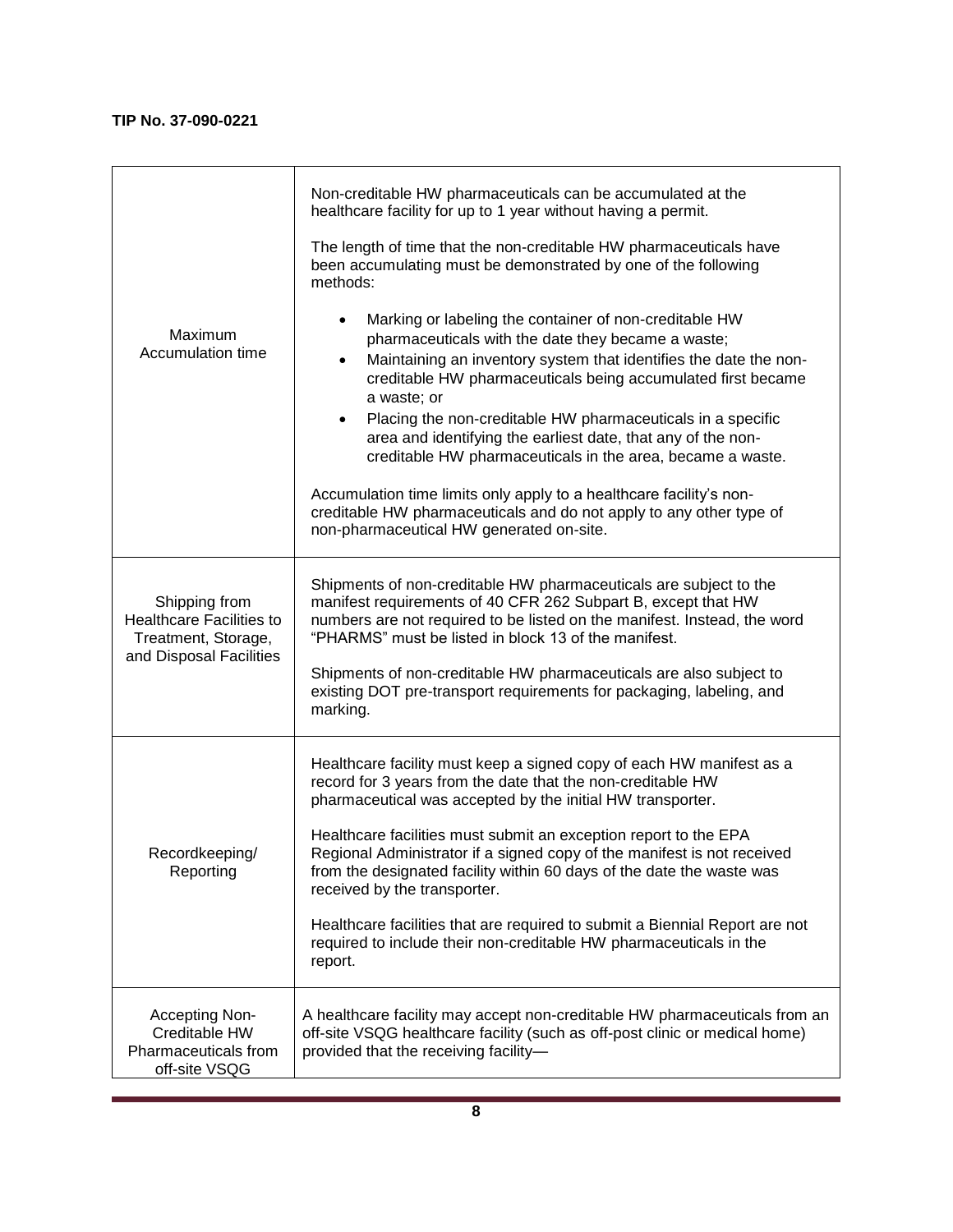|             | Is under control of the same person as the VSQG;<br>$\bullet$<br>Operates under Subpart P for the management of its non-creditable<br>HW pharmaceuticals;<br>Manages all HW pharmaceuticals, according to Subpart P, once<br>$\bullet$<br>they arrive at the receiving healthcare facility; and<br>• Keeps records of the non-creditable HW pharmaceutical shipments<br>it receives from off-site for 3 years. |
|-------------|----------------------------------------------------------------------------------------------------------------------------------------------------------------------------------------------------------------------------------------------------------------------------------------------------------------------------------------------------------------------------------------------------------------|
|             | A person that imports a non-creditable HW pharmaceutical is subject to<br>40 CFR Part 262 Subpart H.                                                                                                                                                                                                                                                                                                           |
| Importation | A healthcare facility may not accept imported non-creditable or evaluated<br>HW pharmaceuticals unless they have a permit to accept hazardous waste<br>from off-site.                                                                                                                                                                                                                                          |

## **Standards for Healthcare Facilities that Manage Potentially Creditable HW Pharmaceuticals**

| <b>HW Determination</b>                                                                                                                                                  | Healthcare facilities must make an HW determination according to 40 CFR<br>266.503(a) on each potentially creditable waste pharmaceutical, which<br>would subject the HW to regulation under Subpart P.                                                                                                                                                                                                                                                                                                                                                                                                                                                                                                                                                                                      |
|--------------------------------------------------------------------------------------------------------------------------------------------------------------------------|----------------------------------------------------------------------------------------------------------------------------------------------------------------------------------------------------------------------------------------------------------------------------------------------------------------------------------------------------------------------------------------------------------------------------------------------------------------------------------------------------------------------------------------------------------------------------------------------------------------------------------------------------------------------------------------------------------------------------------------------------------------------------------------------|
| Training                                                                                                                                                                 | Personnel handling potentially creditable HW pharmaceuticals are not<br>specifically required to receive training. However, it is advisable to train all<br>pharmacy personnel on the new requirements since they have the potential<br>to handle non-creditable HW pharmaceuticals.                                                                                                                                                                                                                                                                                                                                                                                                                                                                                                         |
| Accumulation Time,<br><b>Container Management</b><br>and Labeling for<br><b>Healthcare Facilities</b><br><b>Managing Potentially</b><br>Creditable HW<br>Pharmaceuticals | There are no specific standards in 40 CFR 266.503 that limit the length of<br>time healthcare facilities may accumulate containers of potentially creditable<br>HW pharmaceuticals. However, the accumulation time is regulated indirectly<br>by the definition of "potentially creditable HW pharmaceuticals" in 40 CFR<br>266.500 that requires that a prescription HW pharmaceutical be unexpired or<br>less than 1 year past the expiration date.<br>There are no container management standards, but EPA recommends that<br>liquids and aerosols should be in sealed plastic bags or containers during<br>accumulation to reduce the risk of spills and releases.<br>There are no specific labeling standards for containers accumulating<br>potentially creditable HW pharmaceuticals. |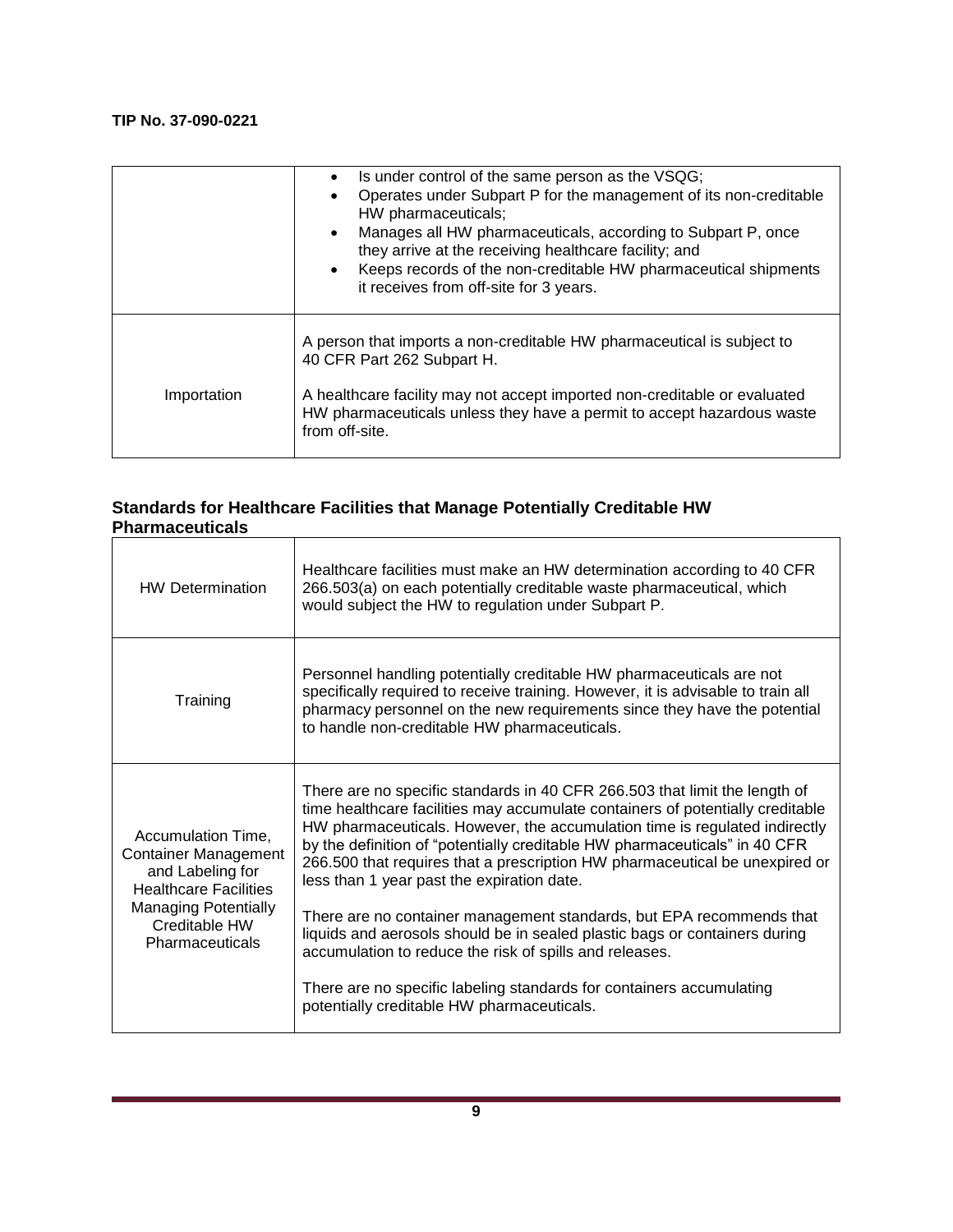| <b>Accepting Potentially</b><br>Creditable HW<br>Pharmaceuticals from<br>Off-site VSQG<br><b>Healthcare Facility</b> | Healthcare facility may accept potentially creditable HW pharmaceuticals<br>from an off-site VSQG healthcare facility provided that the receiving facility-<br>Is under control of the same person as the VSQG;<br>$\bullet$<br>Operates under Subpart P for the management of its potentially<br>$\bullet$<br>creditable HW pharmaceuticals;<br>Manages all HW pharmaceuticals according to Subpart P once they<br>$\bullet$<br>arrive at the receiving healthcare facility; and<br>Keeps records of the potentially creditable HW pharmaceutical<br>$\bullet$<br>shipments it receives from off-site facilities for 3 years. |
|----------------------------------------------------------------------------------------------------------------------|--------------------------------------------------------------------------------------------------------------------------------------------------------------------------------------------------------------------------------------------------------------------------------------------------------------------------------------------------------------------------------------------------------------------------------------------------------------------------------------------------------------------------------------------------------------------------------------------------------------------------------|
| Shipping from<br><b>Healthcare Facilities to</b><br><b>Reverse Distributor</b>                                       | Healthcare facilities are prohibited from sending HW, other than potentially<br>creditable HW pharmaceuticals, to a reverse distributor.<br>Shipments of potentially creditable HW pharmaceuticals are not subject to<br>the manifest requirements of 40 CFR 262 Subpart B.<br>Healthcare facilities must retain delivery confirmation and any applicable<br>shipping papers for 3 years from the date of shipment.<br>Healthcare facilities must contact the carrier and the intended recipient if<br>delivery confirmation is not received within 35 calendar days from the date of<br>shipment.                             |
| Importation                                                                                                          | A person that imports potentially creditable HW pharmaceuticals into the<br>United States is subject to paragraphs (a) through (c) of 40 CFR 266.509 in<br>lieu of 40 CFR 262 Subpart H.<br>After the potentially creditable HW pharmaceuticals enter the United States,<br>they are subject to all applicable requirements of Subpart P.                                                                                                                                                                                                                                                                                      |

# **Standards for Managing Potentially Creditable HW Pharmaceuticals at Reverse Distributors**

| <b>Notification</b> | Must provide a one-time notification to EPA of its HW pharmaceutical<br>activities using EPA Form 8700-12 within 60 days of effective date of rule. |
|---------------------|-----------------------------------------------------------------------------------------------------------------------------------------------------|
| Recordkeeping       | Must keep an inventory of the potentially creditable HW pharmaceuticals and<br>evaluated HW pharmaceuticals that are on site.                       |
|                     | Must inventory each potentially creditable HW pharmaceutical within 30<br>calendar days of arriving at the reverse distributor.                     |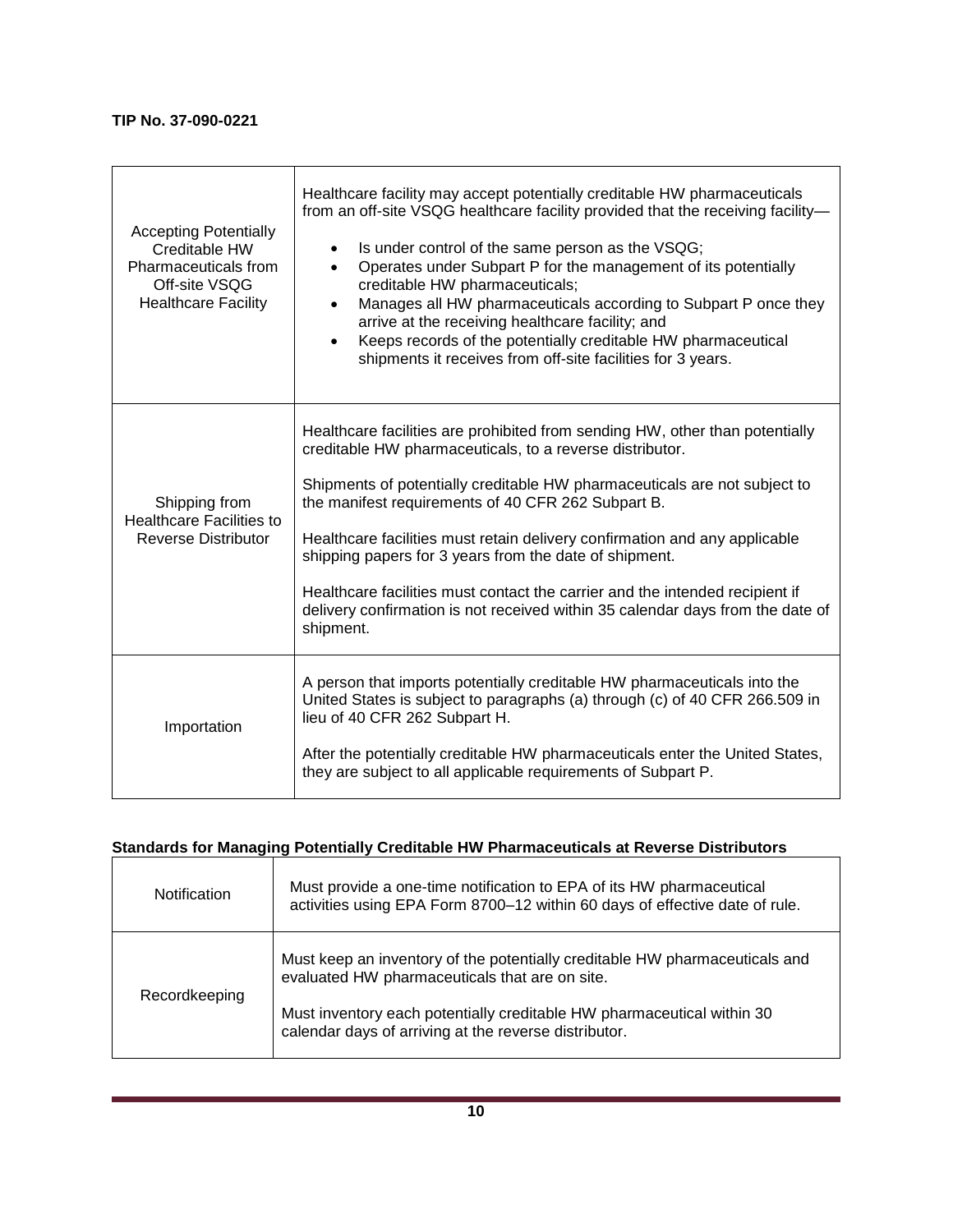|                                     | Must maintain a copy of the delivery confirmation and the shipping papers for<br>each shipment of potentially creditable HW pharmaceuticals that it receives for<br>at least 3 years.                                                                                                                                                                                                   |
|-------------------------------------|-----------------------------------------------------------------------------------------------------------------------------------------------------------------------------------------------------------------------------------------------------------------------------------------------------------------------------------------------------------------------------------------|
| Maximum<br><b>Accumulation Time</b> | 180-day accumulation limit for HW pharmaceuticals at each reverse distributor.<br>No specific method required to document the accumulation time.                                                                                                                                                                                                                                        |
| <b>Facility Standards</b>           | Must meet a performance-based security requirement to prevent unknowing<br>entry and minimize the possibility for the unauthorized entry into the portion of<br>the facility where potentially creditable HW pharmaceuticals and evaluated HW<br>pharmaceuticals are kept.<br>Must meet LQG standards for developing a contingency plan, emergency<br>procedures, and facility closure. |
|                                     | A reverse distributor must inspect its on-site accumulation area at least once<br>every seven days, looking at containers for leaks and for deterioration caused<br>by corrosion or other factors, as well as for signs of diversion.                                                                                                                                                   |
| Container<br>Labeling/Marking       | No container marking or labeling requirements.                                                                                                                                                                                                                                                                                                                                          |

# **Standards for Managing Residues in Containers that Held Acute and Non-Acute HW Pharmaceuticals**

| <b>Container</b>                                                                                                                                                              | <b>New Standard</b>                                                                                                                                                                                                                                                                                                                                                                                                                                                                                                                                                                                                                                                                                                                                                |
|-------------------------------------------------------------------------------------------------------------------------------------------------------------------------------|--------------------------------------------------------------------------------------------------------------------------------------------------------------------------------------------------------------------------------------------------------------------------------------------------------------------------------------------------------------------------------------------------------------------------------------------------------------------------------------------------------------------------------------------------------------------------------------------------------------------------------------------------------------------------------------------------------------------------------------------------------------------|
| Bottle, ampule, or<br>vial (not<br>exceeding 1 liter<br>or 10,000 pills)<br>or<br>Unit dose<br>container<br>(packet, wrapper,<br>blister pack, cup,<br>or delivery<br>device) | Considered empty and the residues are not regulated as HW when the<br>pharmaceuticals have been removed from the container using the practices commonly<br>employed to remove materials from that type of container.<br>A container that cannot meet the condition listed above is not considered empty. In this<br>scenario, the container and residue must be managed as HW pharmaceuticals.<br>This exemption applies to containers that held either acute or non-acute HW.<br>Note: This regulatory change is significant because it is no longer required to triple<br>rinse containers that held acute HW, nor will be it necessary to measure the remaining<br>contents of containers that held non-acute HW, for the containers to be considered<br>empty. |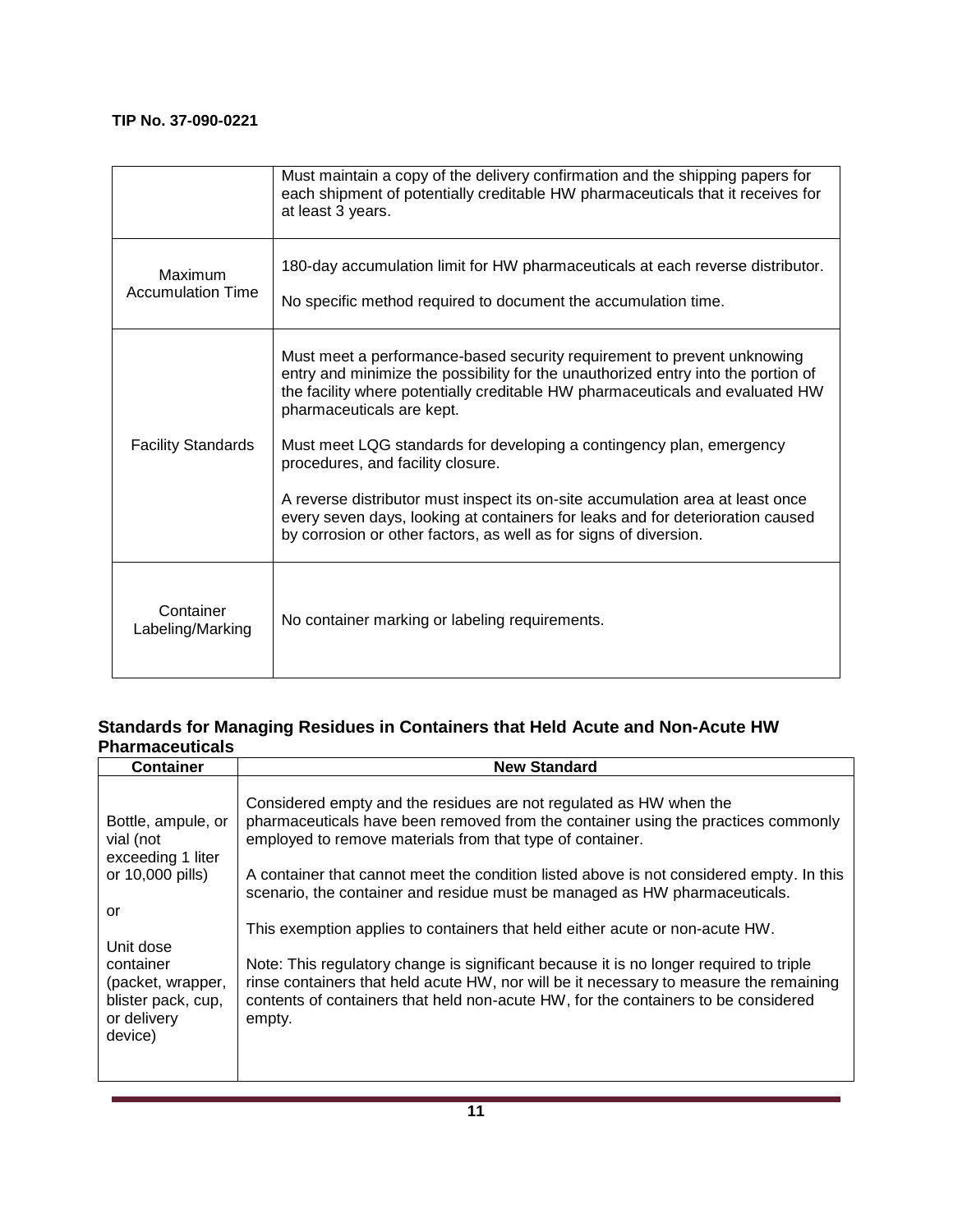| <b>Container</b>                                                                                             | <b>New Standard</b>                                                                                                                                                                                                                                                                                                                                                                                                                                                                                                                                                                                                                                                                                                                                                                                               |
|--------------------------------------------------------------------------------------------------------------|-------------------------------------------------------------------------------------------------------------------------------------------------------------------------------------------------------------------------------------------------------------------------------------------------------------------------------------------------------------------------------------------------------------------------------------------------------------------------------------------------------------------------------------------------------------------------------------------------------------------------------------------------------------------------------------------------------------------------------------------------------------------------------------------------------------------|
| Syringe                                                                                                      | A syringe that held a HW is considered empty and the residues are not regulated as<br>HW, provided one of the following conditions is met:<br>The plunger of the syringe is fully depressed when administering the contents<br>$\bullet$<br>to a patient;<br>The plunger of the syringe is fully depressed when injecting the contents into<br>$\bullet$<br>another delivery device such as an IV bag; or<br>The plunger of the syringe is fully depressed when injecting the contents into a<br>$\bullet$<br>HW container.<br>A discarded syringe that cannot meet any of the conditions listed above is not<br>considered empty. In this scenario, the syringe and residue must be managed as HW<br>pharmaceuticals.<br>This provision applies to containers that previously held either acute or non-acute HW. |
| IV Bags                                                                                                      | Considered empty and residues not regulated as HW provided the pharmaceuticals<br>have been fully administered to a patient (acute and non-acute HW pharmaceuticals),<br>OR if the IV bag meets the empty container standard of 40 CFR 261.7 (non-acute<br>pharmaceuticals only).<br>An IV bag that cannot meet either of the conditions listed above is not considered<br>empty. In this scenario, the IV bag and residue must be managed as HW<br>pharmaceuticals.                                                                                                                                                                                                                                                                                                                                              |
| <b>Other Containers</b><br>(inhalers,<br>aerosols,<br>nebulizers, tubes<br>of ointments,<br>gels, or creams) | Containers that held an acute HW pharmaceutical cannot be classified as empty. The<br>container and residue must be managed as HW pharmaceuticals.<br>Containers that once held a non-acute HW pharmaceutical are considered empty and<br>the residues are not regulated as HW if they meet the RCRA empty container standard<br>of 40 CFR 261.7. A container that cannot meet this standard is not considered empty.<br>The container and residue must be managed as HW pharmaceuticals.                                                                                                                                                                                                                                                                                                                         |

# **Very Small Quantity Generators**

All healthcare facilities that are VSQGs are subject to the sewer prohibition.

A healthcare facility that is a VSQG when counting all of its HW, including both its HW pharmaceuticals and its non-pharmaceutical HW, remains subject to 40 CFR 262.14 for the management of its non-pharmaceutical HW. These facilities have the option of managing its HW pharmaceuticals in one of the three following ways:

• Managing HW pharmaceuticals solely in compliance with 40 CFR 262.14.